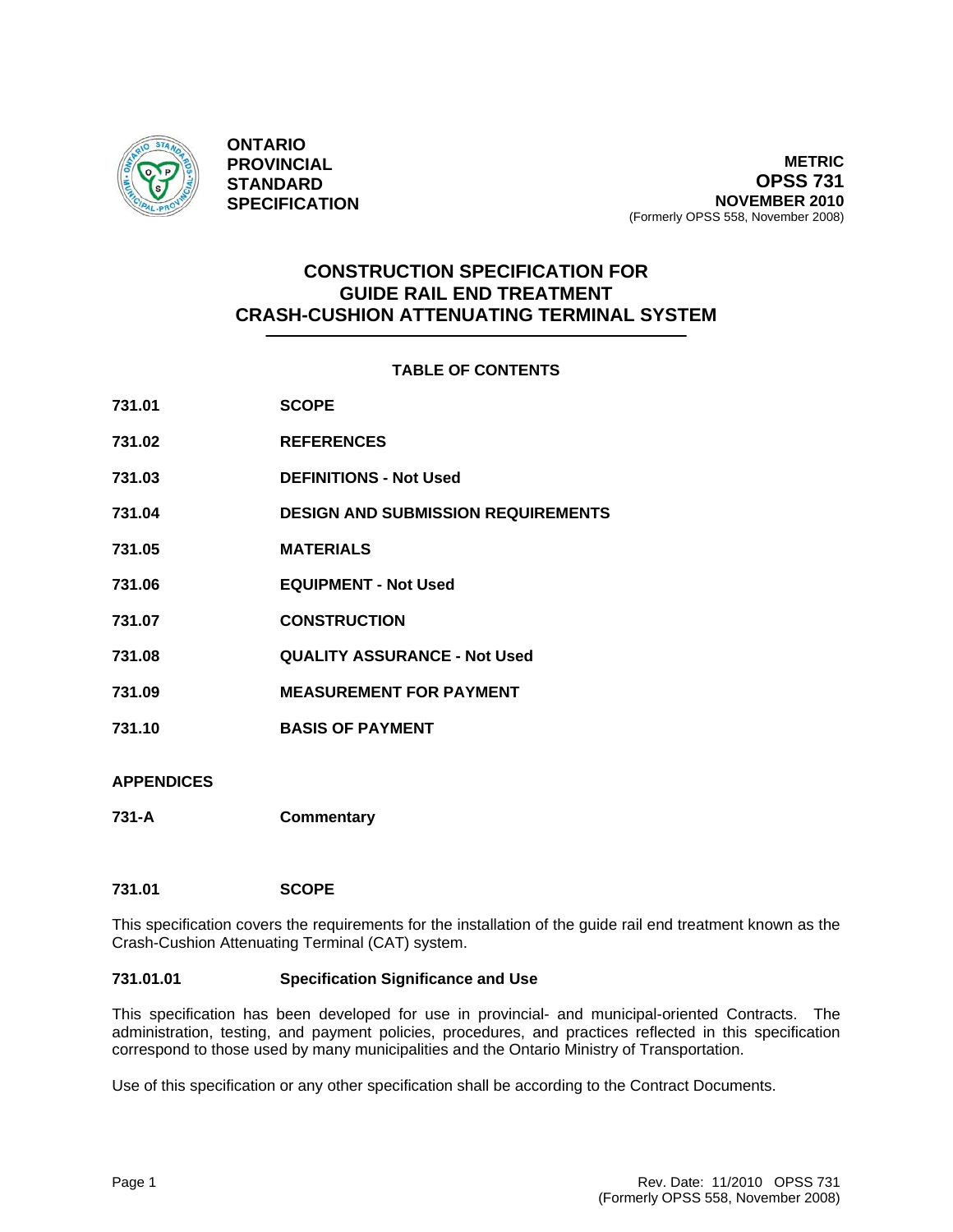## **731.01.02 Appendices Significance and Use**

Appendices are not for use in provincial contracts as they are developed for municipal use, and then, only when invoked by the Owner.

Appendices are developed for the Owner's use only.

Inclusion of an appendix as part of the Contract Documents is solely at the discretion of the Owner. Appendices are not a mandatory part of this specification and only become part of the Contract Documents as the Owner invokes them.

Invoking a particular appendix does not obligate an Owner to use all available appendices. Only invoked appendices form part of the Contract Documents.

The decision to use any appendix is determined by an Owner after considering their contract requirements and their administrative, payment, and testing procedures, policies, and practices. Depending on these considerations, an Owner may not wish to invoke some or any of the available appendices.

## **731.02 REFERENCES**

When the Contract Documents indicate that provincial-oriented specifications are to be used and there is a provincial-oriented specification of the same number as those listed below, references within this specification to an OPSS shall be deemed to mean OPSS.PROV, unless use of a municipal-oriented specification is specified in the Contract Documents. When there is not a corresponding provincialoriented specification, the references below shall be considered to be to the OPSS listed, unless use of a municipal-oriented specification is specified in the Contract Documents.

When the Contract Documents indicate that municipal-oriented specifications are to be used and there is a municipal-oriented specification of the same number as those listed below, references within this specification to an OPSS shall be deemed to mean OPSS.MUNI, unless use of a provincial-oriented specification is specified in the Contract Documents. When there is not a corresponding municipaloriented specification, the references below shall be considered to be the OPSS listed, unless use of a provincial-oriented specification is specified in the Contract Documents.

This specification refers to the following standards, specifications, or publications:

## **Ontario Provincial Standard Specifications, Construction**

OPSS 510 Removal

## **Ontario Provincial Standard Specifications, Material**

OPSS 1601 Wood, Preservative Treatment, and Shop Fabrication

## **Ontario Ministry of Transportation Publications**

Ontario Traffic Manual (OTM): Book 6 - Warning Signs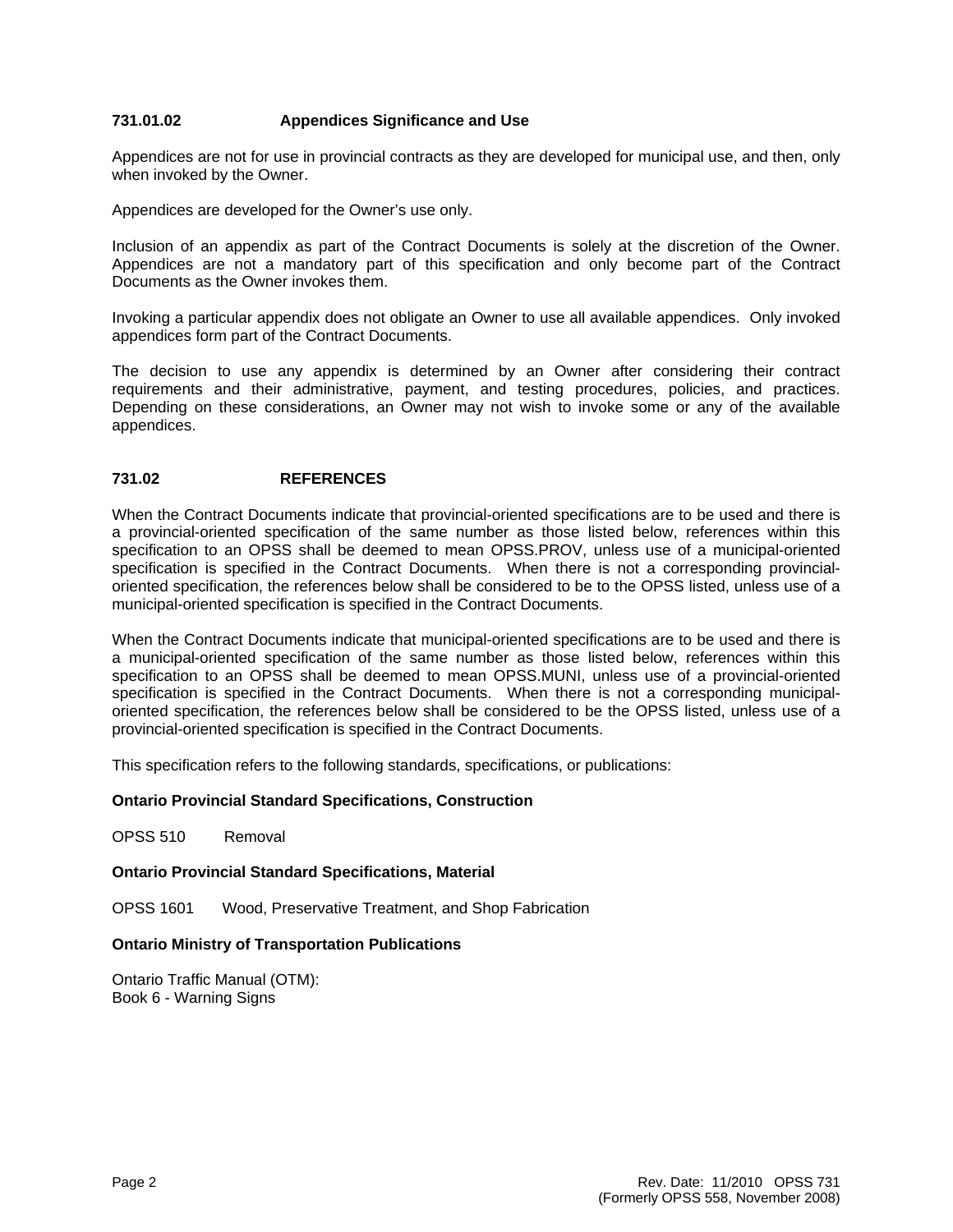## **CSA Standards**

| G4-00 (R2006)       | Steel Wire Rope for General Purpose and for Mine Hoisting and Mine Haulage |
|---------------------|----------------------------------------------------------------------------|
| G40.20-04/G40.21-04 | <b>Rolled or Welded Structural Quality Steels</b>                          |
| G164-M92 (R2003)    | Hot Dip Galvanizing of Irregularly Shaped Articles                         |
| W47.1-03            | Certification of Companies for Fusion Welding of Steel Structures          |
| W59-03              | Welded Steel Construction (Metal Arc Welding)                              |
|                     |                                                                            |

## **ASTM International**

| A 307-07         | Carbon Steel Bolts and Studs, 60 000 PSI Tensile Strength                                           |
|------------------|-----------------------------------------------------------------------------------------------------|
| A 449-07         | Hex Cap Screws, Bolts and Studs, Steel, Heat Treated, 120/105/90 ksi Minimum                        |
|                  | Tensile Strength, General Use                                                                       |
| A 576-90b (2006) | Steel Bars, Carbon, Hot-Wrought, Special Quality                                                    |
| A 741-98 (2003)  | Zinc-Coated Steel Wire Rope and Fittings for Highway Guardrail                                      |
| A 780-01 (2006)  | Standard Practice for Repair of Damaged and Uncoated Areas of Hot-Dip<br><b>Galvanized Coatings</b> |

## **731.04 DESIGN AND SUBMISSION REQUIREMENTS**

## **731.04.01 Submission Requirements**

One copy of the manufacturer's installation instructions shall be submitted to the Contract Administrator.

Installation of the CAT system shall not commence until the Contract Administrator has received the copy of the instructions.

## **731.05 MATERIALS**

## **731.05.01 General**

All supplied system components shall be according to the manufacturer's specifications.

## **731.05.02 Cable Anchor Assembly**

Swaged fittings shall be machined from hot rolled carbon steel according to ASTM A 576, Grade 1035, and annealed suitable for cold swaging. Swaged fittings shall be galvanized according to CSA G164 prior to swaging.

Studs shall be according to ASTM A 449 and galvanized according to CSA G164. The threads shall have a Class 2A fit prior to galvanizing.

Cables shall be zinc coated steel wire rope according to ASTM A 741. The cable shall be 19.0 mm diameter, preformed, 6 x 19 wire strand core or independent wire rope core, Type II construction, Class A galvanized, right regular lay, and manufactured with improved plough steel. Steel shall be according to CSA G4, Grade 110/120, and have a minimum breaking strength of 190 kN.

Strength of the assembled swaged fitting, stud, and nuts shall match the breaking strength of the wire rope.

## **731.05.03 Wooden Posts and Blocks**

Wooden posts and blocks shall be according to OPSS 1601.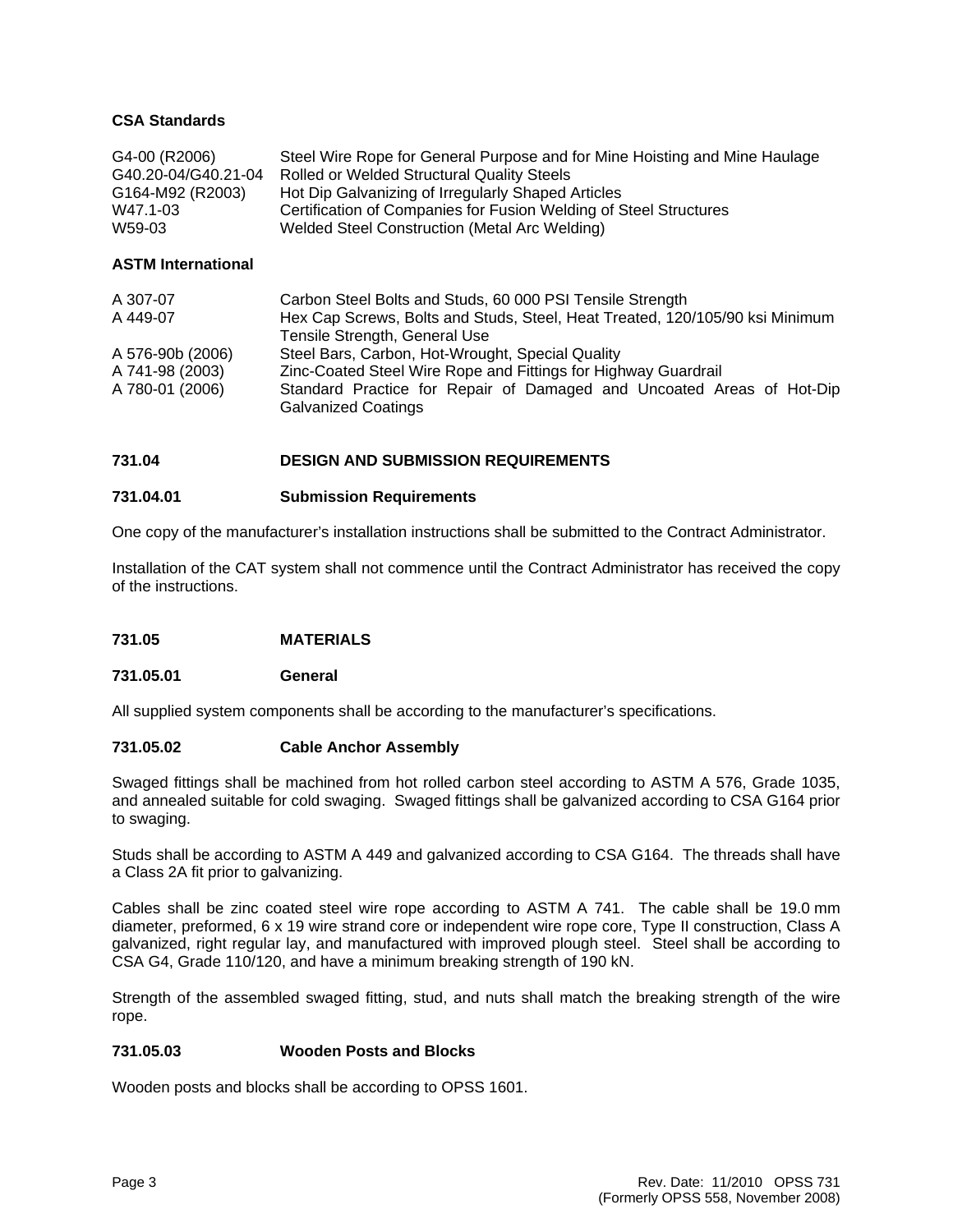## **731.05.04 Object Marker Posts**

Object marker posts shall be 2.44 m long perforated steel U channel with 11 mm diameter holes at 50 mm c/c, minimum weight of 4.46 kg/m, and hot dip galvanized according to CSA G164.

## **731.05.05 Miscellaneous Steel Components**

Miscellaneous steel components such as steel foundation tubes, restraint rods, channel struts, cable attachments, bearing plates, soil plates, plate washers, and spacer channels shall be medium structural steel according to CAN/CSA G40.21, Grade 260W, and shall be hot dip galvanized after fabrication according to CSA G164.

Bolt holes in miscellaneous components shall be flush to the surface and shall not deviate by more than 1.0 mm in any direction from the location specified in the Contract Documents. Cut edges shall not deviate from their specified location by more than 0.5 mm and length by more than 25 mm.

All welding shall be according to CSA W59 and CSA W47.1.

#### **731.05.06 Bolts, Nuts, and Washers**

Bolts, nuts, and washers shall be according to ASTM A 307 and hot dip galvanized according CSA G164.

## **731.07 CONSTRUCTION**

#### **731.07.01 General**

CAT systems shall be installed according to manufacturer's instructions at locations specified in the Contract Documents.

The CAT system shall be installed in a straight line.

## **731.07.02 Wooden Posts and Steel Foundation Tubes**

Wooden posts and steel foundation tubes shall be set to the depth and alignment at the locations specified in the Contract Documents regardless of the material encountered. Permissible tolerance for plumb shall be 20 mm maximum over the post length above ground.

Wooden post tops shall be cut to the height and to the chamfer specified in the Contract Documents.

All holes shall be drilled in the wooden posts prior to installation.

Predrilled holes and cut tops of the wooden posts shall be treated with two coats of an approved wood preservative according to OPSS 1601.

All steel foundation tubes and soil plates shall be installed such that no more than 100 mm is exposed above finished grade at any location.

## **731.07.03 Steel Beam Guide Rails**

CAT systems shall be connected to new or existing steel beam guide rail, structures, or concrete transition walls by installing the appropriate steel beam guide rail in these transition areas as specified in the Contract Documents.

CAT system mounting heights shall be measured vertically from the top of the steel beam guide rail. CAT system mounting heights shall be 685 to 735 mm during construction and upon completion of the work.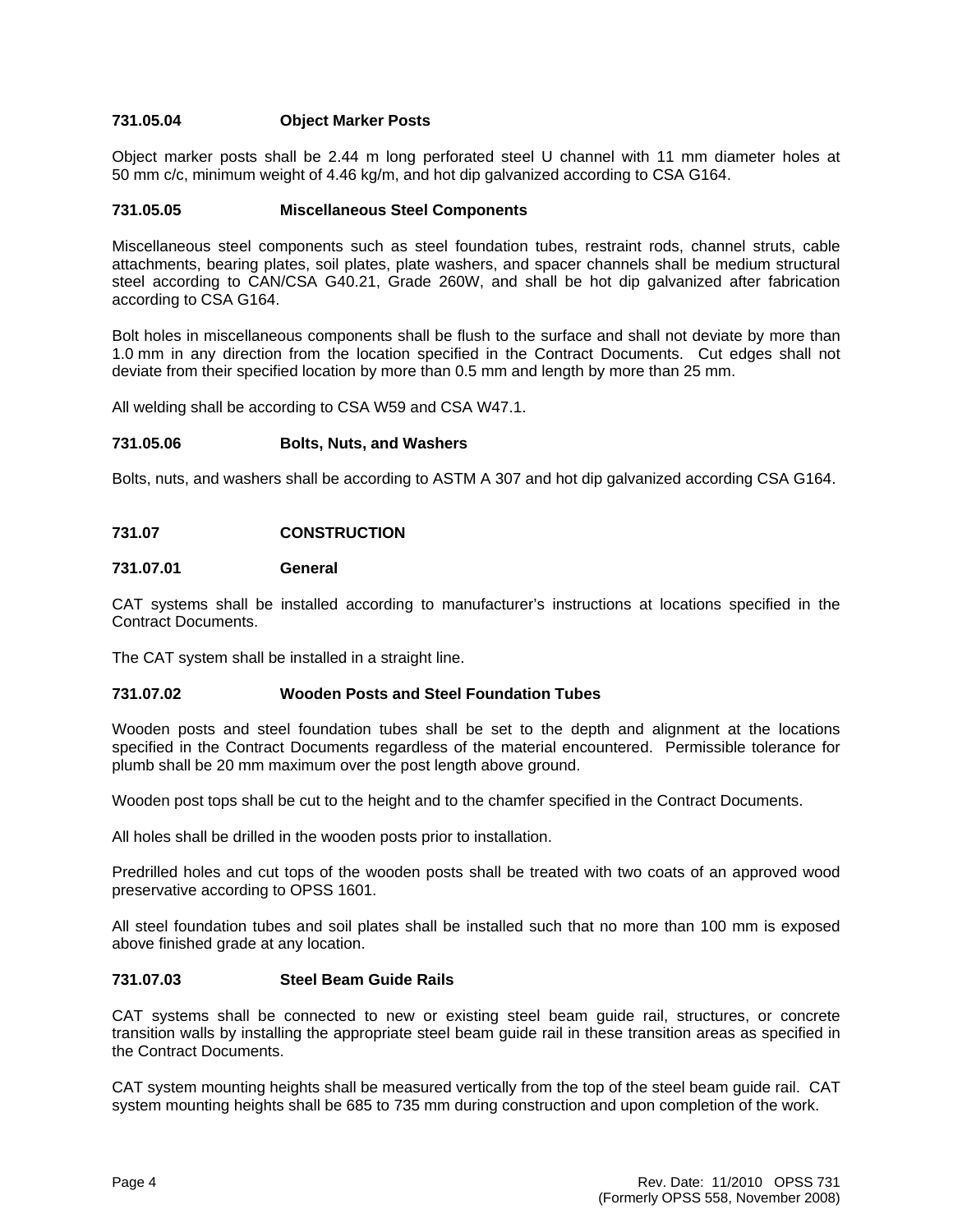Where curb with gutter is required, steel beam guide rail mounting heights shall be measured:

- a) Vertically at face of steel beam guide rail, when face of steel beam guide rail is more than 300 mm beyond the gutter line.
- b) Vertically at the gutter line, when face of steel beam guide rail is 300 mm or less beyond the gutter line.

## **731.07.04 Damage to Galvanizing**

Precautions shall be taken to protect galvanizing against damage. Minor abrasions (e.g., a single strip of damage area not wider than 30 mm throughout the length of the steel beam guide rail element) shall be repaired according to ASTM A 780.

The method of repair for any damage shall be approved by the Contract Administrator prior to the commencement of such work.

## **731.07.05 Object Markers**

When specified in the Contract Documents, an object marker, according to OTM Book 6, and an oversize plow marker, as specified in the Contract Documents, shall be installed at each CAT system installation. The markers shall be installed and located as specified in the Contract Documents.

## **731.07.06 Temporary Crash-Cushion Attenuating Terminal System**

The work shall include the installation and removal of steel foundation tubes, wooden posts, offset blocks, and all miscellaneous hardware for the temporary CAT. The pavement structure shall be restored to its existing condition, including replacement of granular, asphalt, and concrete.

Steel soil plates are required when the steel foundation tubes are installed in a granular or earth surface but are not required when steel foundation tubes are installed in asphalt, concrete, or composite pavement structure.

Removal of the temporary CAT and guide rail in the transition areas shall be according to OPSS 510.

## **731.07.07 Temporary Crash-Cushion Attenuating Terminal System, Relocation**

The work shall include the dismantling, transportation, and re-installation of the temporary CAT system and the guide rail in the transition areas from its installed location to another site and removal of the temporary CAT and associated guide rail in transition areas from the Working Area upon completion of the work.

## **731.07.08 Management of Excess Material**

Management of excess material shall be according to the Contract Documents.

## **731.09 MEASUREMENT FOR PAYMENT**

## **731.09.01 Actual Measurement**

## **731.09.01.01 Crash-Cushion Attenuating Terminal System**

For measurement purposes, a count shall be made of the number of each complete Crash-Cushion Attenuating Terminal system installed.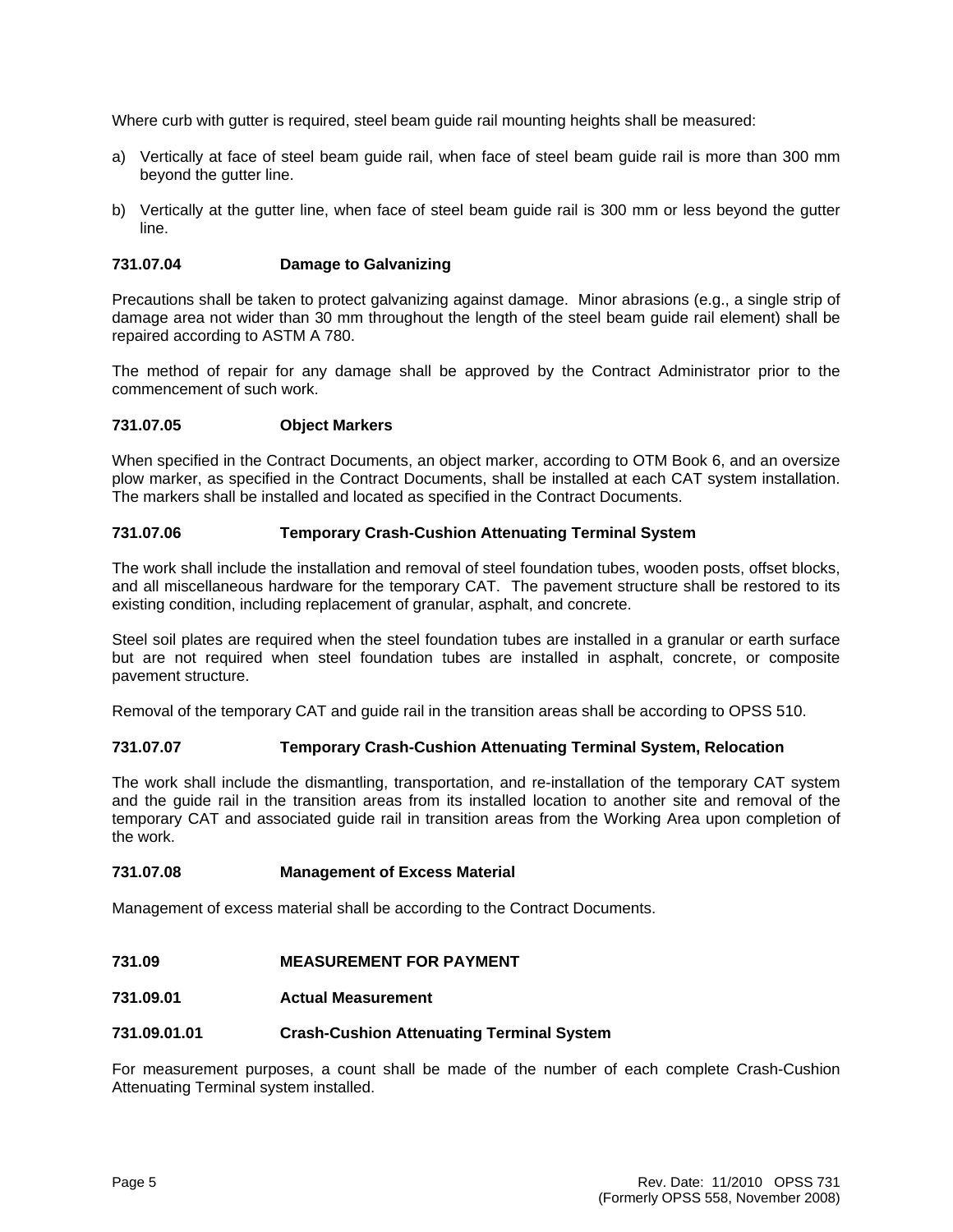## **731.09.01.02 Crash-Cushion Attenuating Terminal System, Temporary**

For measurement purposes, a count shall be made of the number of each Crash-Cushion Attenuating Terminal system installed and removed, up to the maximum number of Crash-Cushion Attenuating Terminal systems required to be placed at any one time during the Contract.

## **731.09.01.03 Crash-Cushion Attenuating Terminal System, Relocation**

For measurement purposes, a count shall be made of the number of each Crash-Cushion Attenuating Terminal system relocated. Crash-Cushion Attenuating Terminal systems that are temporarily surplus but are required for future stages shall be paid for as one relocation for the combined moves into and out of storage, including any off-site storage required due to on-site restrictions.

#### **731.09.02 Plan Quantity Measurement**

When measurement is by Plan Quantity, such measurement shall be based on the units shown in the clause under Actual Measurement.

**731.10 BASIS OF PAYMENT** 

#### **731.10.01 Crash-Cushion Attenuating Terminal System - Item Crash-Cushion Attenuating Terminal System, Temporary - Item Crash-Cushion Attenuating Terminal System, Relocation - Item**

Payment at the Contract price for the above tender items shall be full compensation for all labour, Equipment, and Material to do the work.

Costs associated with any required repairs or removals and replacements of defective materials shall be the Contractor's responsibility at no extra cost to the Owner.